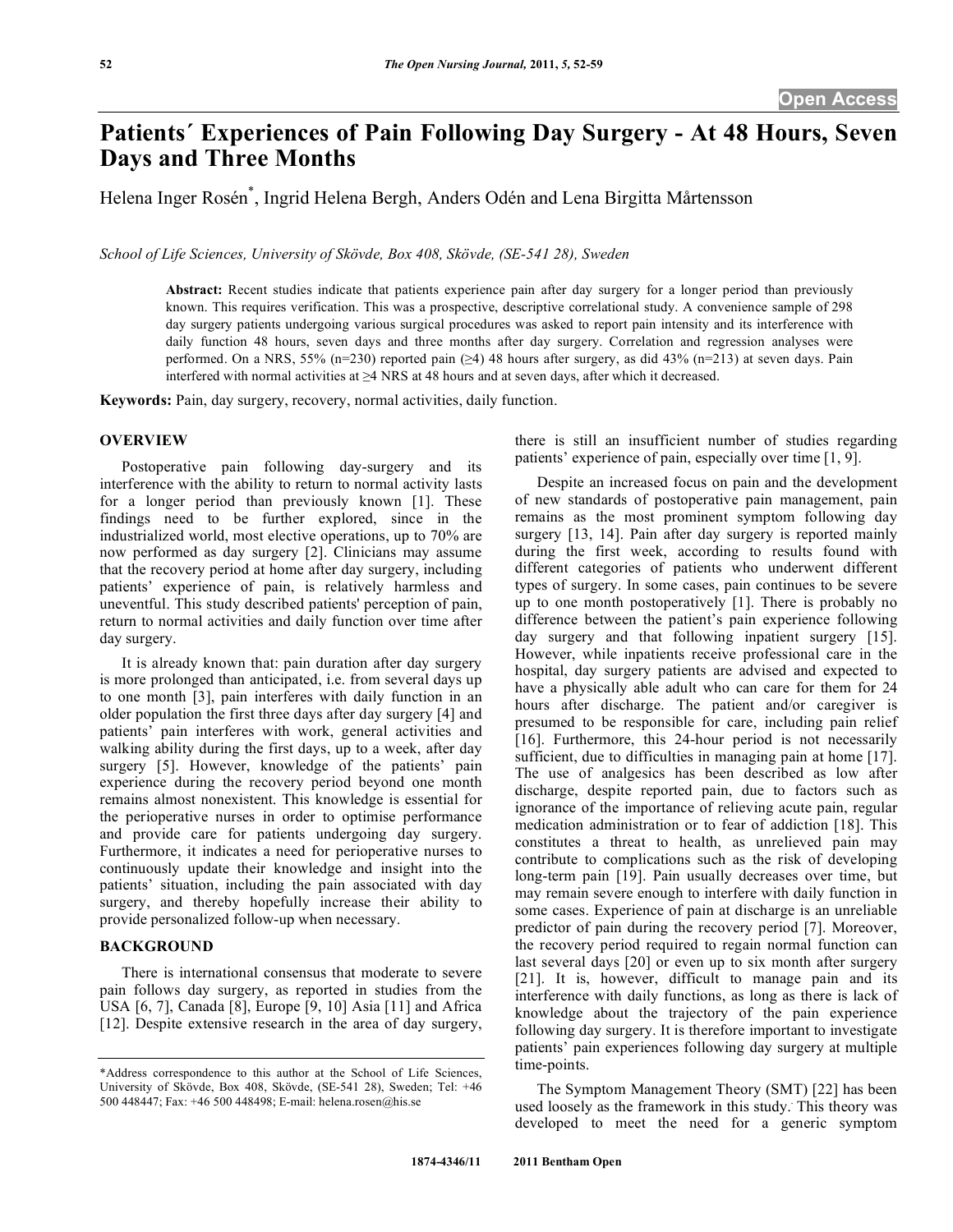management theory for directing care and research on a variety of symptoms which result from from a variety of diseases and conditions. The theory is based on the interrelatedness of three dimensions: symptom experience, symptom management strategies and outcomes; which are necessary to effectively manage any given symptom or group of symptoms (Fig. **1**). Each of these dimensions consists of sub-concepts, for example perception, evaluation and response, within the dimension of symptom experience. The domains; *person*, *environment* and *health & illness* are conceptualised as contextual variables influencing symptom management. The theory is based on assumptions that highlight the importance of taking the patient's perceptions into account when studying symptoms.

 From this perspective, awareness of pain as a multidimensional subjective experience, dynamic and interacting with the patient's perceptions, is important in order to understand an individual's pain reaction [22]. The three parallel dimensions; affective/motivational, sensory/ discriminative and cognitive/evaluative, all contribute to influencing the patient's individual perception of pain [23]. The affective/motivational dimension is notable for instance, in connection with patients' previous experiences of day surgery which have been reported to impact their pain at the next occasion of day surgery. This suggests that previous experiences of pain may affect pain perception [24]. The sensory/discriminative dimension underlies the patient's ability to describe pain in terms of intensity, duration and location [25]*.* Cognitive/evaluative dimensions are associated with factors such as mood, behavior and thought patterns [26, 27] and relate to the difference between the *sensory* dimensions of pain, i.e. intensity or severity, and the *reactive* dimension of pain, i.e. interference with daily function. Certain aspects of pain's impact on daily function in an older population up to the third evening following discharge, such as *general activity, mood, walking ability, normal work, relations, sleep* and *enjoyment of life,* were described by Kemper [4]. However, according to our best knowledge, there is a lack of research into how pain interferes with daily life over time in a more general aged population.

 Pain experiences are defined as patients' self-reports of the pain 48 hours, seven days and three months following day surgery. Worst pain refers in the present paper to the patients' report on a numerical rating scale, NRS, (0-10, where  $0 =$  no pain and  $10 =$  worst imaginable pain). Normal activities are defined as activity/work at home or gainful employment. Daily function is defined as general activity, walking, working, sleep, mood, enjoyment of life and relations with others. Return to normal activity refers to the ability to return to the activities defined above. The following research questions were asked: What is the proportion of patients with worst pain NRS  $\geq$ 4 following day surgery? How does pain interfere with daily function and daily life following day surgery? What is the relationship between the worst experienced pain at 48 hours and return to normal activity within seven days? What is the relationship between the pain's interference with normal activity at 48 hours and return to normal activity within seven days following day surgery? *and* What is the relationship between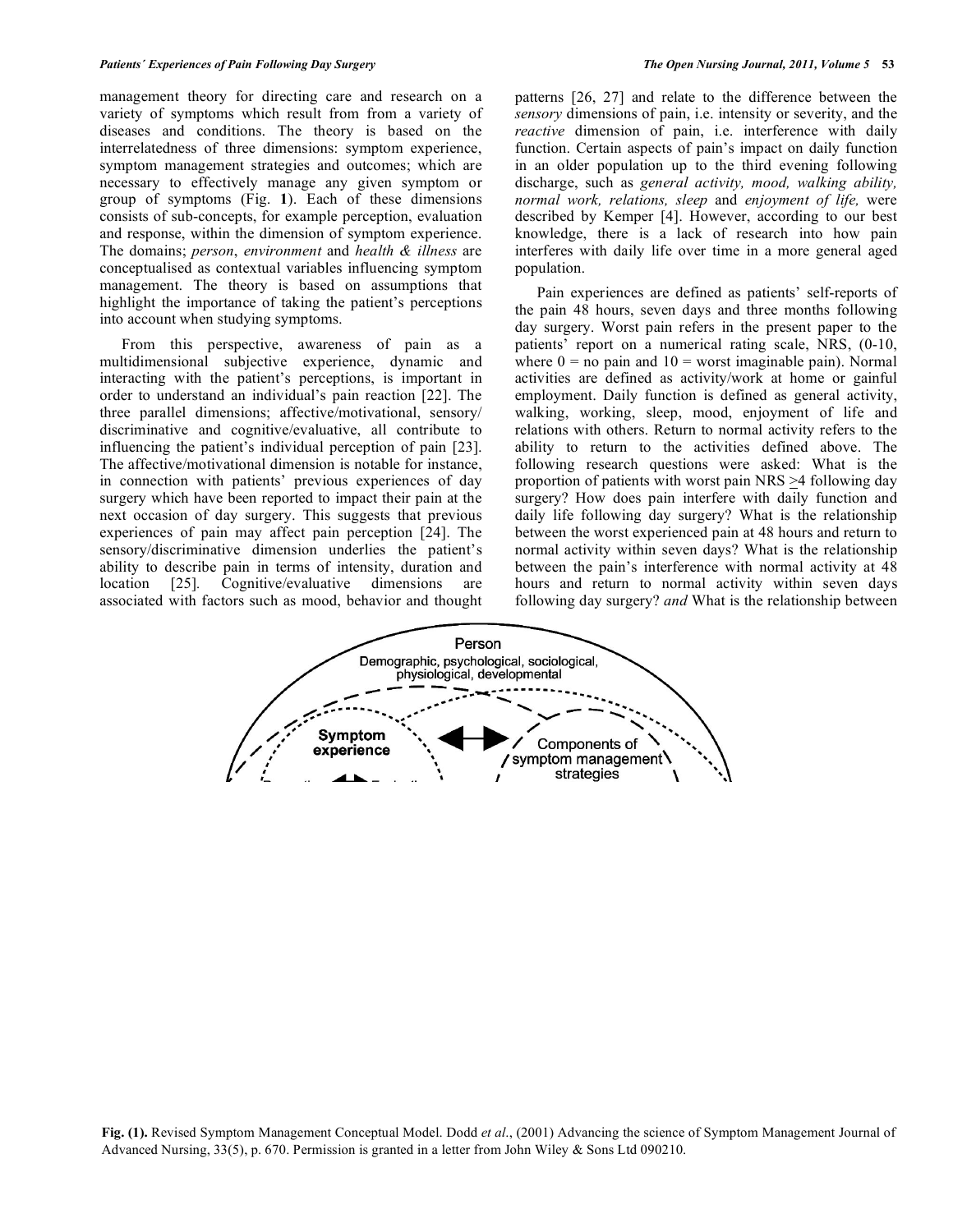worst experienced pain at 48 hours following day surgery and returning to normal activity within seven days and the? The aim of this study is to describe patients' perception of pain, their return to normal activities and their daily function over time, following day surgery.

#### **APPROACH AND METHODOLOGY**

 A prospective, descriptive correlational, study was used to survey 298 patients undergoing a variety of day surgery procedures in a 450-bed community hospital in Sweden. Questionnaires were presented at three time-points: 48 hours, seven days and three months after day surgery.

#### **Sample and Recruitment**

 The study was carried out over one year at a day surgery unit, at which 3,300 day surgery procedures are carried out annually. We planned for a 20% attrition rate over time and aimed at achieving a reasonably-sized sample of patients experiencing moderate to severe pain. Based on reports in the literature, a numerical rating scale (NRS) pain score of  $\geq$ 4 is a cut-off point, distinguishing patients who experienced substantial pain from those who did not [5]. We assumed that approximately 60% of the patients would report pain intensity  $\geq 4$  on the NRS during the first 48 hours. The inclusion criteria were: 1) age 18 and above, 2) able to read and write Swedish and 3) day surgery patient at the department of orthopedics, general surgery or urology. Due to the inclusion criteria, 435 patients were asked to participate in the study. Participation in the study was requested *via* a letter attached to the confirmation letter for their surgery. Preoperative assessment was primarily a clinical process with additional tests performed only when specifically required. The unit's standard basal analgesia treatment, 1 gram of acetaminophen, was given to all patients preoperatively and postoperatively. The choice of anesthesia and postoperative pain treatment was left to the individual anesthesiologist. Discharge criteria included stable vital signs, Visual Analogue Scale (VAS) pain score  $\leq$ 4 and no nausea, vomiting or dizziness, as well as the ability to void urine.

#### **Data Collection and Measures**

 After written informed consent, the patient received an envelope on admission to the day surgery unit. The envelope contained written information about the study and questionnaires which were to be answered at 48 hours and seven days, after surgery, postage-paid envelopes included. Details of the response rate at the different time points (T1 i.e. 48 hours, T2 i.e. seven days and T3 i.e. three months) are given in Fig. (**2**). The questionnaires to be answered three months following surgery were sent by postal mail and postage-paid envelopes were included. All participants were informed that the questions in the questionnaires referred to surgery-related pain. If it had not already been answered, the patients were called up after four days and reminded to answer T1. The second reminder of T1 was given over the telephone nine days after surgery when the first reminder for T2 was given. The second reminder was given for T2 over the telephone 14 days after surgery. Postage-paid envelopes with reminders were sent to those patients who did not answer T3 within two weeks and, if required, a second reminder was sent within another two weeks. However, if the patients did not respond within this period they were excluded from the study.

#### **Assessment Instrument**

 The Swedish version of the Brief Pain Inventory Short Form (BPI-SF) [28, 29] was used in this study with permission (personal communication, C.S. Cleeland, July 2006). BPI- SF allows the patient to score intensity of pain and its interference with daily function (i.e. interference with general activity, mood, walking ability, normal work, relations, sleep and enjoyment of life) on NRS. The instrument assesses pain intensity on a NRS  $(0-10)$ , where  $0 =$ no pain and  $10 =$  worst imaginable pain), as well as pain locations, pain descriptors, pain treatment, relief obtained and pain interference with daily function (NRS 0-10, where  $0 =$  does not interfere and  $10 =$  completely interferes). Demographic data such as gender and age are also included. Furthermore, the BPI-SF was supplemented with an additional, "yes or no", question: "Were you able to return to normal activity (includes both activity/work outside the home and at home, for example housework) after surgery? Mark the most correct alternative in your case." This question has also been used in other studies [20, 30-32].

## **Validity and Reliability**

 The BPI-SF has shown both good criterion validity and internal consistency [33]. The instrument is reliable [33] (Crohnbach  $\alpha$  0.86) and has been used extensively in clinical studies [34-36]. An estimate of the measurement reliability for BPI-SF in a Norwegian study resulted in Chronbach's alpha 0.87 for pain severity and 0.92 for the inference scales in the instrument [37]. The corresponding values in the present study were: 0.89 for pain severity and 0.89 for the inference scales. In the present paper, "worst pain" refers to the patients' report on the instrument BPI-SF, "pain at its worst" (0-10) in the last 24 hours. The item "pain at its worst in the last 24 hours" in the BPI (also included in BPI-SF), has been found to fulfill the measurement properties in terms of reliability and construct validity [38]. The content validity of the additional question was established by a panel of postoperative pain assessment experts and tested in a pilot study with ten patients, after which minor clarifications were made.

#### **Ethical Considerations**

 The study was approved by the regional Ethics Committee in Gothenburg. Written informed consent was obtained from each participant. The invitation letter sent to the patients emphasised confidentiality, the fact that participants could withdraw from the study at any time without giving a reason and that withdrawal would not affect their current or future care in any way.

#### **Data Analysis and Results**

 The data were analyzed using SPSS version 14 for Windows and non-commercially available programs for Pitman's test [39, 40]. To assess the reliability of the Swedish version of the BPI-SF, alpha coefficients were computed for the four severity items and the seven interference items in the instrument. The questions in focus were the proportion of patients with worst pain, i.e. NRS  $\geq 4$ , and pain's interference with daily function and life following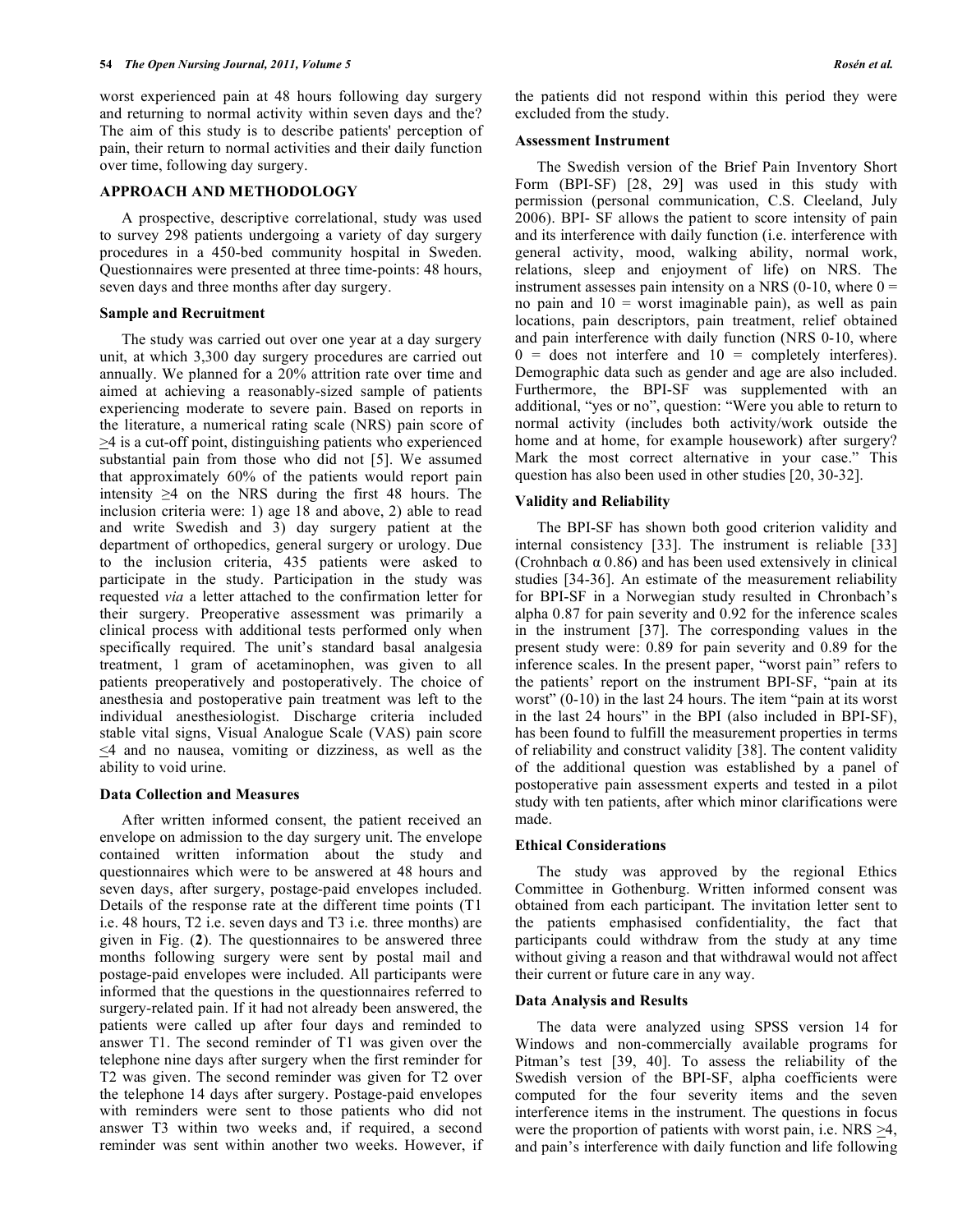

**Fig. (2).** Flow chart for participation throughout the study (T1=48 hours after day surgery; T2=seven days after day surgery; T3=three months after day surgery; BPI-SF=Brief Pain Inventory Short Form with the respective endpoints 0=no pain and 10=worst imaginable pain and 0=does not Interfere and 10=completely interferes; additional question=the additional question about return to normal function; rr=response rate)

day surgery. A comparison of patients reporting NRS  $\geq$ 4 at seven days with those reporting NRS <4 at three months, concerning NRS at seven days was calculated, using a t-test. Descriptive, inferential, correlation and regression analyses were performed at 48 hours and seven days after surgery. Data analysis focused on the proportion of worst pain during the last 24 hours. The probability of worst pain being  $\geq 4$  on NRS was estimated and exact confidence intervals were calculated. The correlations between each of the variables, as well as the correlations between return to normal activity and the variables worst experienced pain and pain's interference with normal activity, were tested with Pitman's test [40], a non-parametric test based on original values, but not on ranks, in contrast to the better-known Spearman's test. Logistic regression analyses were undertaken to identify predictors of returning to normal activity. The area under the ROC curve was determined in order to ascertain the certainty of the prediction [41].

 In total, 298 patients were included in the study. The response rate was 69% (n=298) of those who were asked to participate (n=435) in the study. The study participants were equally divided in terms of gender (male 49% and female 51%) and they ranged in age from 18 to 88 (mean 54). The majority of the patients responded to both the BPI-SF and to the additional question (Fig. **2**).

Fifty five percent  $(n=127)$  of the patients rated their worst pain experiences  $\geq$ 4 on the NRS (0-10) at 48 hours, as well as  $43\%$  (n=91) at seven days and  $34\%$  (n=26)% at three months after surgery, of those patients who responded (Table **1**). As Table **1** shows, those patient who reported pain >4 (NRS) at 7 days also reported pain  $\geq$ 4 (NRS) at 3 months to a higher extent  $(p<0.001$ , t-test) than those who reported pain <4 (NRS) at seven days.

 At 48 hours 93% (n=220) patients reported using some kind of pain medication, most often paracetamol (acetaminophen) in combination with diclofenac, with additional oral morphine in a few cases. At seven days 72% (n=189) reported using some kind of medication and at three months 51% (n=57) used the same medication combinations as at 48 hours; however, no-one used morphine. At 48 hours following surgery 94 patients denied suffering pain during the preceding week. On the other hand  $36\%$  (n=34) of those, continued to rate pain in the BPI-SF, despite having denied pain.

 The reactive dimension of pain, *interference*, scored as the mean of the seven interference items, was calculated. At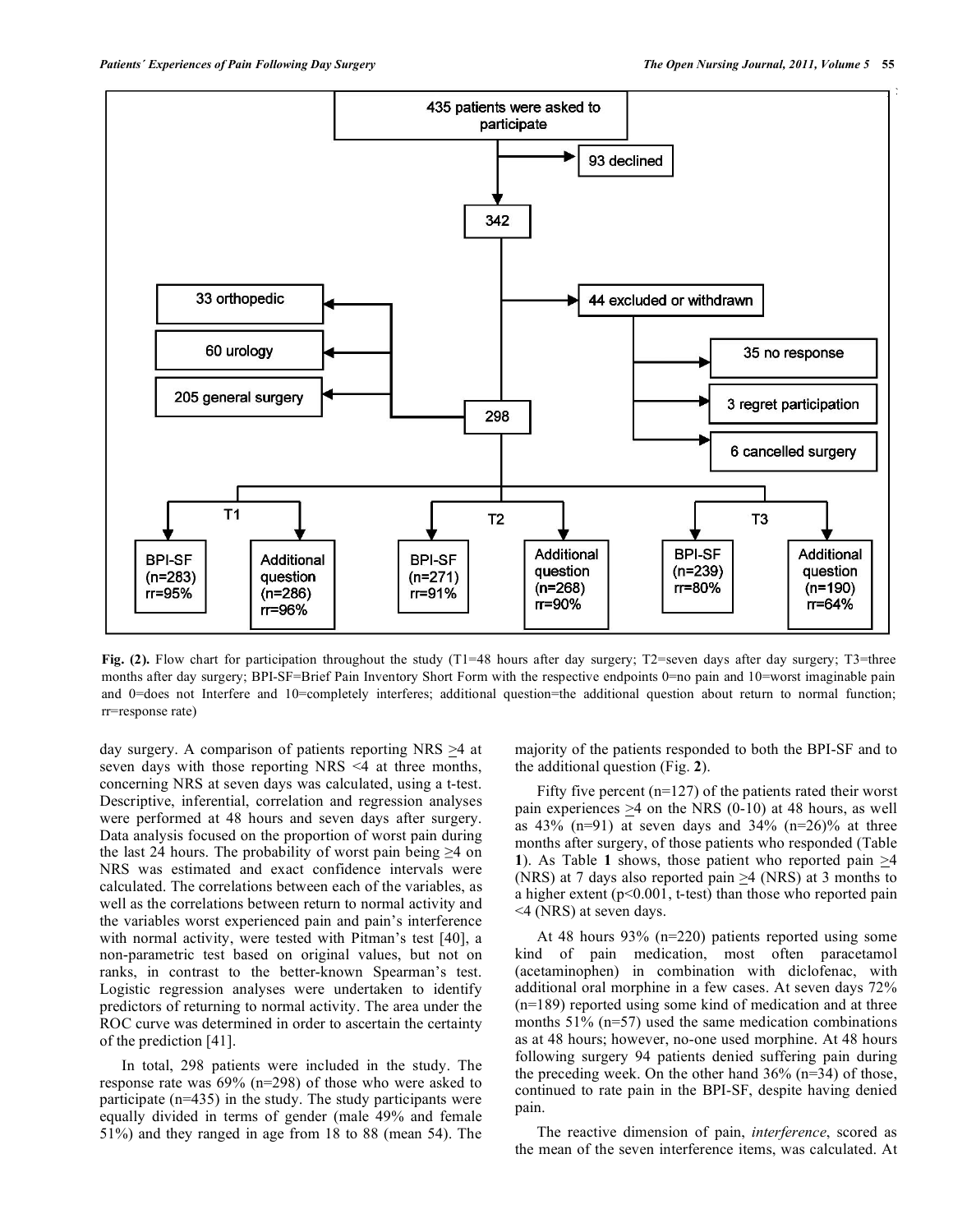| <b>Time-Point</b>   |               | <b>Number of Patients</b> | Proportion (95% CI)<br>$0.55(0.49-0.62)$ |        |
|---------------------|---------------|---------------------------|------------------------------------------|--------|
|                     | Worst Pain <4 | Worst Pain >4             |                                          |        |
| 48 hours( $n=230$ ) | 103           | 127                       |                                          |        |
| 7 days $(n=213)$    | 122           | 91                        | $0.43(0.36-0.50)$                        |        |
| 3 months $(n=76)$   | 50            | 26                        | $0.34(0.24-0.46)$                        | 0.001# |

Table 1. Proportion of Patients with Worst Pain NRS  $\geq$  4 (Defined Cut-Off)

NRS=Numerical Rating Scale; values are given as n; # Comparison of patients reporting NRS  $\geq 4$  at 7 days with those reporting NRS <4 at 3 months, concerning NRS at 7 days, ttest. The difference was significant, p<0.001.

48 hours after day surgery, *interference* was 3.9 (SD+2.43) (n=235) on the NRS. However, *interference* subsided over time and at seven days it had decreased to  $2.84$  (SD $\pm 2.51$ ) (n=216). Pain particularly affected the variables "general activity", "normal work" and the "ability to walk". Pain interfered at NRS >4 with *work* at 48 hours and seven days, after which it subsided, although it was still reported three months after surgery (Fig. **3**).

 There was a significant correlation between *worst pain at 48 hours* and return to *normal activity* within seven days (p<0.001), Pitman's test [39]. There was also a significant correlation between *interference* at 48 hours and return to *normal activity* within seven days (p<0.001, Pitman's test) [39]. If *worst pain* at 48 hours was used as a predictor of return to work at seven days or previously, we obtained an area under the ROC curve of 0.642. Fig. (**4**) shows a prediction of *return to normal activity* performed by

applying logistic regression and spline functions.

 Logistic regression is a useful way of describing the relative risk with one or more risk factors e.g. pain and an outcome such as not being back to work seven days following surgery, which only has two possible values: back or not back (Good 2000). Sixty-five percent (n=187) of the patients (n=286) had not returned to *normal activity* at 48 hours following day surgery. At seven days 49% (n=132) of patients (n=268) had still not returned; the corresponding figure after three months was  $13\%$  (n=25) out of patients  $(n=190)$ .

 Table **2** illustrates the probability of patients' returning to normal activity at seven days. The area under the ROC curve for the predictor  $z = -0.3146$  the variable *interference with work* at 48 hours - 1.6034 - the variable returned to *normal activity at 48 hours*) was 0.837, which enables a credible



**Fig. (3).** Pain's interference with; normal work, walking and general activity during the preceding 24 hours, at three time-points after day surgery (NRS=Numerical rating scale with the endpoints 0=does not interfere and 10=completely interferes).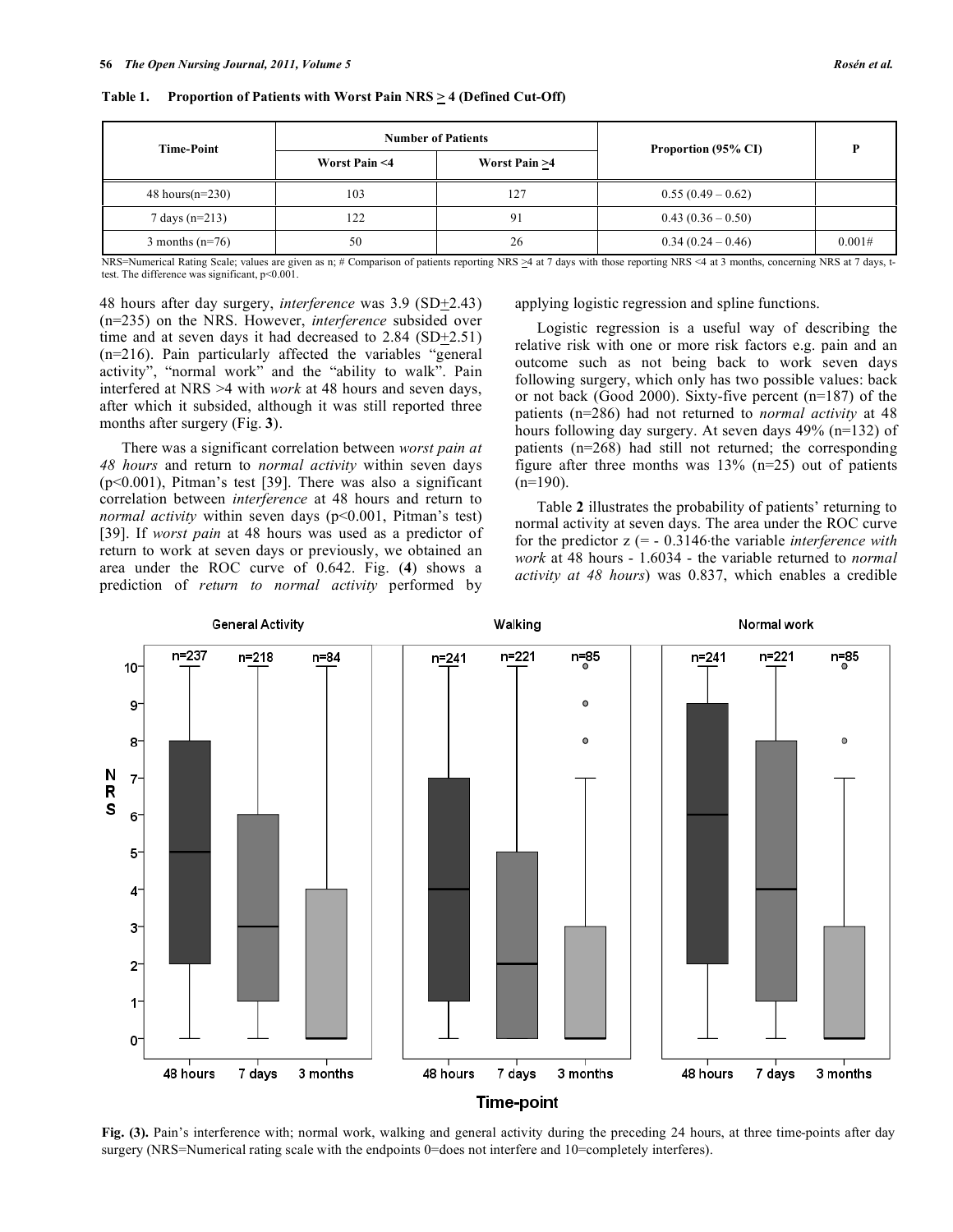prediction concerning whether patients will be returned to *normal activity* on day seven or earlier, on the basis of the variables at 48 hours (Table **2**). The area under the ROC curve equals the probability that the predictor z reaches a higher value for a randomly chosen patient who returns to work, compared with a patient who does not.



**Fig. (4).** Probability of returning to normal activity, seven days after day surgery, by applying logistic regression and spline function (Normal activity= activity/work; i.e. housework or employment; calculations concerning being back to normal activity seven days after day surgery were performed by applying logistic regression and spline functions for worst pain experienced at 48 hours).

**Table 2. Logistic Regression Analyses were Undertaken to Identify Predictors of Returning to Normal Activity at Seven Days** 

| Variable                        | B          | SЕ      | Р      |
|---------------------------------|------------|---------|--------|
| Constant                        | 4.33901    | 0.87352 |        |
| Interference work at T1         | $-0.31460$ | 0.06429 | 0.0000 |
| Return to normal activity at T1 | $-1.60344$ | 0.47975 | 0.0008 |

Interference work at T1 =Pain's interference with work at 48 hours after day surgery; Return to normal activity at T1= Patients, who went back to work at 48 hours; Normal activity= both employment and housework.

 The discrimination is characterised as 'acceptable' for a discriminator or a predictor with an area under the ROC curve in the interval 0.7 - 0.8, and as 'excellent' in the interval 0.8 - 0.9 [41]. From the information in Table **2** we can calculate the probability of returning to normal activity seven days after surgery from the values for the variables interference with work at 48 hours and return to normal activity at 48 hours. Based on the assumption that a patient had not returned to normal activity at 48 hours and rating pain's interference with normal activity at NRS 7 for the variable normal activity at 48 hours, the probability of returning to normal activity at seven days is 26%. Restricting the analysis to those aged 64 and younger (n=230), in order to focus on patients who were probably gainfully employed,

yielded a significant correlation between reported *worst pain*  at 48 hours and *return to normal activity* after seven days (p=0.001, Pitman's test) [39]. This indicates that the more severe the reported pain at 48 hours, the greater the risk that the patient will be unable to resume normal activity within one week.

## **DISCUSSION, LIMITATIONS AND RECOMMENDAT-IONS FOR FUTURE PRACTICE**

 The main finding in this study is the extensive prevalence of pain after day surgery. Of the patients who answered the BPI-SF, 55% reported pain (NRS >4) at 48 hours, 43% at seven days, and 34% at three months. The prevalence of worst pain (NRS >4) was similar to that in previous studies using the BPI-SF for assessment during the first three days [4], or up to seven days [5] after day surgery. Pain is, as with other symptom experience, an interaction between perceptions of symptom, evaluation of the symptom and the response to the symptom, according to SMT [22]. Another result in this study was the extent of pain's interference with daily function, especially interference with work at seven days. This supports the relational statement in the SMT, that symptom experiences interact with outcomes such as functional status [22]. That pain at NRS >4 apparently interferes with a patient's function has been reported earlier [42]. The incidence of patients whose pain interfered with work at 48 hours in this study is in agreement with Kemper *et al.* [4] and the corresponding incidence at seven days by Beauregard *et al.* [5]. When it comes to the ranking of the most affected factors, i.e. work, in daily function, the results of this study are consistent with previous research [4, 5].

 The findings concerning inability to return to normal activities were also important and, to some extent, comparable with those by Horvath [20], who defined a dimension of recovery by patients' return to their usual activities and routines. Only 57% of the patients had returned to their usual activities six days after surgery. Furthermore, although patients were often independent when it came to basic activities of daily living, it was not unusual that two to three additional days were required to resume activities associated with role function, such as working outside the home. Gudex *et al.* [1] found that day surgery patients worked fewer hours per week one month following surgery. These results suggest that patients' ability to return to normal activities following day surgery is far more limited than was previously thought, but verification is required, particularly through studies of postoperative periods exceeding one month.

We do not know why 26.2% of the patients (n=78) did not respond to the question of the use of pain medication at 48 hours. However, we do know that 55% (n=230) reported pain >4. Both Kemper [4] and Beauregard *et a l* [5] found that medication use was low despite pain being rated as moderate to severe. None of these studies proceeded beyond seven postoperative days. Their findings were disquieting however, considering the risk of developing long-term pain. Residual pain lasting for more than three to six months after surgery constitutes a risk for persistent postsurgical pain  $[43]$ <sup>.</sup>

 It is known that acute postoperative pain is followed by residual pain in 10–50% of inpatients after large and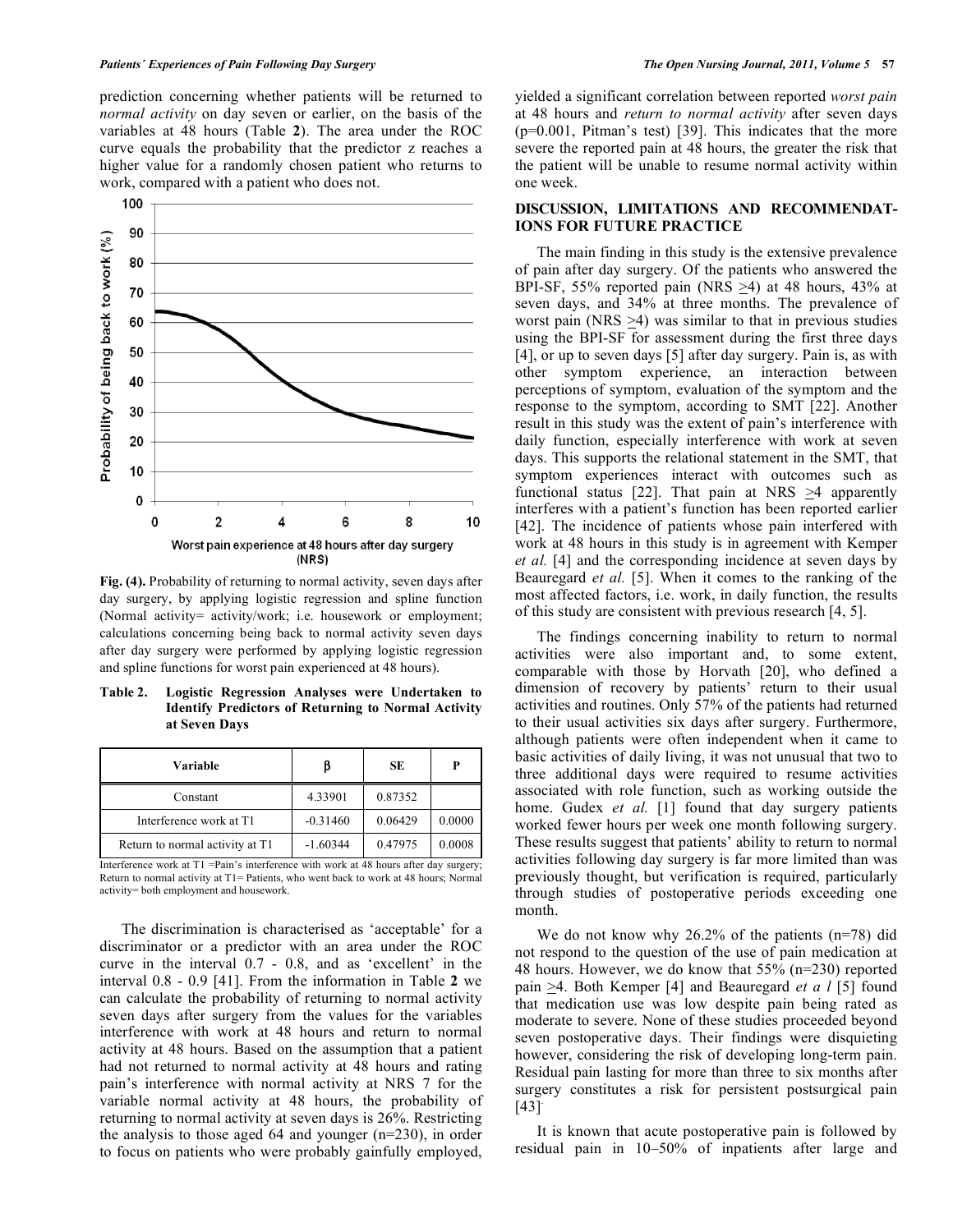complex operations, for example thorax surgery [19]. In the present study the patients had less complex surgery performed as day surgery. Despite this 8.7% (n=26) of the patients who participated in the study reported pain NRS >4 at three months. This underlines the importance of the perioperative nurse being aware of risk factors i.e. VAS  $\geq$ 4 in the Post Anesthesia Care Unit, in order to be able to take preventive action [7]. A multimodal and aggressive perioperative analgesic regimen, including early therapy for postoperative pain in order to avoid provoking a residual pain state is needed [19].

 The results of this study raise the question of whether improved pain management during the first 48 hours might make it possible for the patient to return to normal activity more quickly. It also highlights the importance of taking the components of symptom management strategies such as, take home packets of analgesia and information about the importance of pain treatment, into account when assessing outcome [22]. However, the varying analgesia regimens, which were dependent on the individual physicians' prescriptions and different types of anesthesia make it impossible to know how the findings are affected by this unknown variance in analgesia provision. Moreover, some patients may well not have taken the prescribed medication because they felt it was ineffective or fear of taking drugs. Therefore it is not possible to regard this as a non-adherence issue, described in the SMT as a critical factor, within the patient's control and which affects the outcome of an intervention [22].

 Our findings have implications for preventing and managing pain at home following day surgery. Interventions to help patients handle their recovery period better must be based on evidence-based knowledge about the trajectory of pain after day surgery.

 The majority of the patients responded after 48 hours, seven days and three months, respectively, which could be regarded as strength of the study. However, the internal attrition rate for scored worst pain at three months is a limitation. The fact that the three-month questionnaire was sent by mail may have affected the response rate negatively, since personal contact with respondents yields a higher response rate [44]. The internal response rate may also have been affected because patients no longer suffering any discomforts related to surgery may have been unmotivated. The authors of a similar study measuring pain up to one month following surgery [1], with a response rate of 27%, expressed the opinion that the low response rate may serve as a reminder of the difficulties in recruiting sufficiently large patient samples. However, as we are unaware of any studies assessing pain as long as three months following day surgery, it is difficult to ascertain why we got an internal attrition rate at that time-point in this study. It is possible that the patients who reported pain at three months, suffered from this pain even before the day surgery. However, taking a history of prior pain was not routine at the day surgery ward and unfortunately this was not obtained in this study. All participants were, however, informed that all questions referred to surgery-related pain.

 If, when the patients were reminded to respond, they stated that they did not remember their pain, they were informed to exclude this question in their response. However, when recall of pain intensity (3-14 days) was evaluated compared with the actual pain recorded at this time, no significant difference was found [45-47]. We chose not to analyse the relationship between patients' perception of pain and types of surgery because it was not our purpose. Moreover, doing so would not have been meaningful, since the constituent group size would have been too small to generate any generalisable results.

 Perioperative nurses need to be aware of risk factors, such as severe pain in the Post Anesthesia Care Unit, in order to take preventive action, such as pain relief. Knowledge about patients´ pain duration, pain interference with daily function and general activities following day surgery is essential for the perioperative nurse to help optimise performance and provide good care.

 It also highlights the need for nursing education to emphasise the importance of powerful pain relief and the giving of sufficient information to the patient. These issues can have serious consequences for long-term pain development and the ability to return to normal activities. Nurses need such knowledge in order to provide the professional support that patients ask for.

 Future research should continue to longitudinally map the pain experience and the ability to return to normal activity in different groups of patients.

## **CONCLUSIONS**

In summary this paper suggests that:

- 1) The proportion of pain on NRS pain  $(\geq 4)$  after day surgery may exceed 50% after 48 hours, 40% at seven days and 30% at three months after surgery.
- 2) Pain particularly affects the variables: general activity, normal work and the ability to walk at 48 hours and seven days, after which its effect may subside.
- 3) There may be a significant correlation between worst pain at 48 hours and return to normal activity within seven days.
- 4) There may be a risk that patients can not return to normal activities within seven days because of worst pain experience at 48 hours after day surgery.

## **REFERENCES**

- [1] Gudex C, Sorensen J, Clausen I. Day surgery for gynaecological laparoscopy: clinical results from an RCT Ambul Surg 2006; 12(4):  $151 - 7$ .
- [2] Jarrett PEM. The developement of ambulatory surgery and future challenges. London: The International Association for Ambul Surg (IAAS) 2006.
- [3] Rosén H, Lauzon Clabo LM, Mårtensson L. Symptoms following day surgery: a review of the literature. J Adv Periop Care 2009; 4(1): 9-20.
- [4] Kemper JA. Pain management of older adults after discharge from outpatient surgery. Pain Manage Nurs 2002; 3(5): 141-3.
- [5] Beauregard L, Pomp A, Choiniere M. Severity and impact of pain after day-surgery. Can J Anaesth 1998; 45(4): 304-11.
- [6] Juarez G, Cullinane CA, Borneman T*, et al.* Management of pain and nausea in outpatient surgery. Pain Manage Nurs  $2005$ ;  $6(4)$ : 175-81.
- [7] Pavlin DJ, Chen C, Penaloza DA, Buckley FP. A survey of pain and other symptoms that affect the recovery process after discharge from an ambulatory surgery unit. J Clin Anesth 2004; 16(3): 200-6.